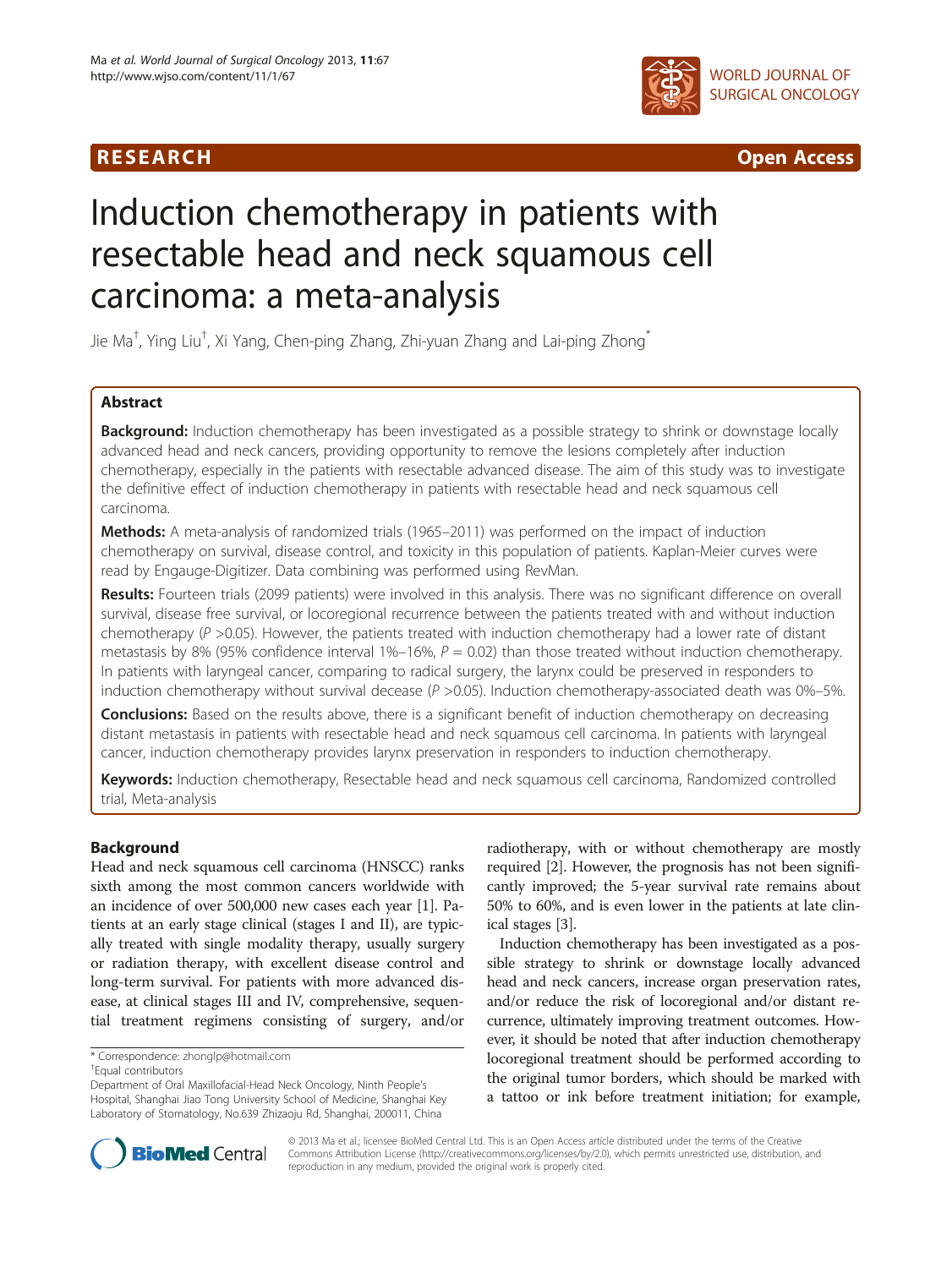after preoperative induction chemotherapy, in order to remove the tumor completely, surgical resection should be performed according to the original tumor borders, regardless of the response to induction chemotherapy. Drug delivery is postulated to be better in untreated wellvascularized tumors before surgery and/or radiotherapy than that after surgery and/or radiotherapy. However, there is still debate about the clinical value of induction chemotherapy, especially for resectable HNSCC. Both positive and negative results from randomized controlled trials (RCTs) have been reported, and previous systematic reviews of these results have not merited a clear-cut benefit of induction chemotherapy on overall survival [\[4](#page-5-0)-[7](#page-5-0)]. For locally advanced and resectable HNSCC, there is still no systemic analysis of the outcomes of induction chemotherapy followed by locoregional treatment compared to locoregional treatment alone, thus, we performed a metaanalysis of survival rate, locoregional control, distant metastasis, and toxicity.

## Methods

## Eligibility criteria

RCTs were eligible if they were studies of previously untreated patients with resectable non-metastatic HNSCC, comparing induction chemotherapy followed by locoregional treatment (comprising surgery, or radiotherapy or chemoradiotherapy, or surgery plus radiotherapy or chemoradiotherapy) versus locoregional treatment. The RCTs for larynx preservation were also eligible if they had compared radical surgery and radiotherapy versus induction chemotherapy, followed by radiotherapy or chemoradiotherapy in responders, or radical surgery and radiotherapy or chemoradiotherapy in non-responders. The RCTs were limited to those officially published in English, and based on patients recruited between 1 January 1965 and 31 December 2011. Tumor sites included the oral cavity, oropharynx, hypopharynx, and larynx with the exception of the nasopharynx.

## Search strategy

Literature searching was conducted using the database of MEDLINE from 1965 to 2011 and EMBASE from 1980 to 2011. Reference lists and conference proceedings were also searched to identify possible additional RCTs. The following search codes were used: induction chemotherapy.tw, induc\$ chemotherapy.tw, neoadjuvant chemotherapy.tw, preoperative chemotherapy.tw, sequential chemotherapy.tw, adjuvant chemotherapy.tw, primary chemotherapy.tw, initial chemotherapy.tw, resectable.tw, operable.tw, head and neck.tw, oral.tw, pharyngeal.tw, oropharyngeal.tw, hypopharyngeal.tw, maxillofacial.tw, laryngeal.tw, paranasal sinus.tw, randomized controlled trials/, randomised-controlled-trial.pt, controlled-clinical -trial.pt, random allocation/, exp clinical trials/, clinicaltrial.pt, random\$.ti,ab, comparative study/, follow-up studies/, prospective studies/.

### Data collection and analysis

Suitability of studies for inclusion was independently assessed by two authors and any disagreement or lack of clarity was resolved through discussion. We developed a data extraction sheet based on the Cochrane Consumers and Communication Review Group data extraction template. The data, including patient number, age, sex, tumor site, tumor, node, metastasis (TNM) stage, were also extracted and checked by the two authors and disagreement was resolved through discussion. If agreement could not be reached between the two authors, a third author would participate in the discussion and so on, until reaching final agreement. The primary endpoint was overall survival. The secondary endpoints were disease-free survival, locoregional recurrence, and distant metastasis.

The time-to-event data from individual trials were summarized by the log hazard ratio (HR) and its variance. If the trials did not report this information directly, appropriate data, such as the P-value from the log-rank test were extracted to estimate the log HR and its variance [[8\]](#page-5-0), and the time-to-event data were extracted from the survival curves. Kaplan-Meier curves were read by the Engauge Digitizer version 4.1 (free software downloaded from [http://sourceforge.net\)](http://sourceforge.net). Data combining was performed by RevMan version 5.1 (free software downloaded from<http://www.cochrane.org>). The log HR and its variance were pooled using an inverse variance weighted average, and the results were presented as an HR and 95% CI.

DerSimonian-Laird random effect analysis was used to estimate the survival difference [[9\]](#page-5-0). This method generates a combined survival difference and a 95% CI with a heterogeneity test at each endpoint. Survival rate was derived from published survival curves if it was not provided explicitly in the text or tables. Subjects censored prior to each endpoint were subtracted from the denominators (number of patients during follow-up), giving a conservative CI for the summary statistic. Censored cases were counted by placing tick marks on survival curves when provided  $|10|$ .

Heterogeneity was assessed by inspection of the forest plot, the Cochran chi-squared  $(\chi^2)$  test, and the  $I^2$  statistic percentage. A fixed effect approach was adopted unless there was significant evidence of unexplained heterogeneity, in which case a random effects approach was used.

## Results

A total of 9,612 citations were identified from the database of MEDLINE and EMBASE, and there were 18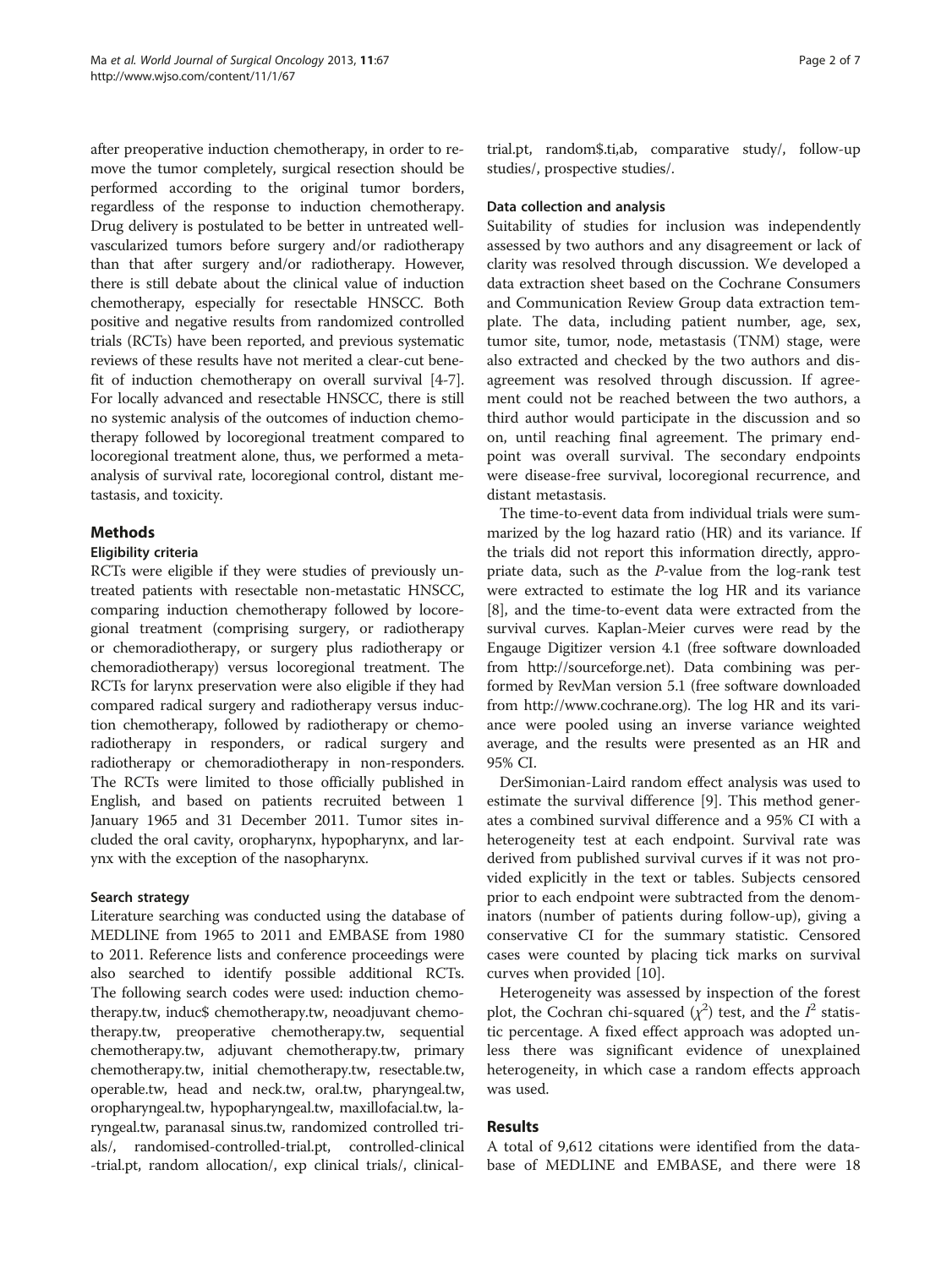RCTs that fulfilled the inclusion criteria. After review by all of the authors, 14 RCTs (2,107 patients) [[11](#page-5-0)-[27\]](#page-6-0) were found to be eligible with complete and validated data for meta-analysis (Figure 1).

Among the 14 RCTs, comparison between the patients receiving induction chemotherapy followed by locoregional treatment (surgery and/or radiotherapy or chemoradiotherapy), and locoregional treatment alone (surgery and/or radiotherapy or chemoradiotherapy) was reported in 11 RCTs (1,505 patients) [\[11-](#page-5-0)[23\]](#page-6-0). Comparison between induction chemotherapy followed by surgery in non-responders or radiotherapy/chemoradiotherapy in responders, and radical surgery and radiotherapy was reported in three RCTs, focusing on larynx preservation (602 patients) [\[24-27](#page-6-0)]. Although there were a few variations in these trials, such as period of study and duration of follow-up, the influence of study heterogeneity on the



relative risk of disease-specific death was not significant  $(I^2 = 0\%, P = 0.54)$ . According to the toxicity of induction chemotherapy as reported in the trials, the most common toxicity effect was vomiting (8.5% to 24.5%), followed by leukopenia (5.1% to 7.6%), mucositis (0.2% to 8.2%), and thrombocytopenia (1.7% to 7.7%); the induction chemotherapy-associated death rate was reported to be 0% to 5%.

There was no significant difference in overall survival between patients treated with and without induction chemotherapy (HR = 1.01, 95% CI 0.88, 1.16,  $P = 0.84$ ), neither was there a significant difference according to the protocol of induction chemotherapy, such as cisplatin and 5-fluorouracil (PF), other platin-containing combinations, or multiple agents without platin (Figure [2\)](#page-3-0). For diseasefree survival, there was no significant difference between the patients treated with or without induction chemotherapy (HR = 0.97, 95% CI 0.82, 1.15,  $P = 0.76$ ) (Figure [3](#page-3-0)).

In the three RCTs of laryngeal or hypopharyngeal cancer (602 patients) focusing on larynx preservation [[24](#page-6-0)-[27](#page-6-0)], compared to radical surgery followed by radiotherapy, the larynx could be preserved after induction chemotherapy in responders without decrease of overall survival  $(HR = 1.21, 95\% \text{ CI } 0.72, 2.03, P = 0.47)$  or disease-free survival (HR = 1.02, 95% CI 0.79, 1.31, P = 0.87).

There was no significant difference in long-term (5-year) locoregional recurrence rate between patients treated with or without induction chemotherapy (432 patients, ratio difference = 2%, 95% CI  $-12\%$ , 16%,  $P = 0.76$ ). However, among patients who developed distant metastases (700 patients), those treated with induction chemotherapy had a significantly lower long-term (5-year) rate of distant metastases (8% difference, 95% CI 1%, 16%,  $P = 0.02$ ), compared to those treated without induction chemotherapy (Figure [4](#page-4-0)).

## **Discussion**

In this study, for patients with locally advanced and resectable HNSCC, induction chemotherapy benefited these patients in terms of an 8% lower rate for the occurrence of distant metastases; however, induction chemotherapy did not improve overall survival, disease-free survival or locoregional control. The toxicity of induction chemotherapy was acceptable for further surgery, or radiotherapy or chemoradiotherapy.

Previous meta-analyses of both resectable and unresectable HNSCC [[4-7](#page-5-0)] and this meta-analysis of resectable HNSCC confirm the effective decrease in the development of distant metastases in the patients without metastases at baseline (M0) treated with induction chemotherapy and locoregional treatment, compared to locoregional treatment alone. This is reasonable due to the effect of induction chemotherapy on peripheral, po-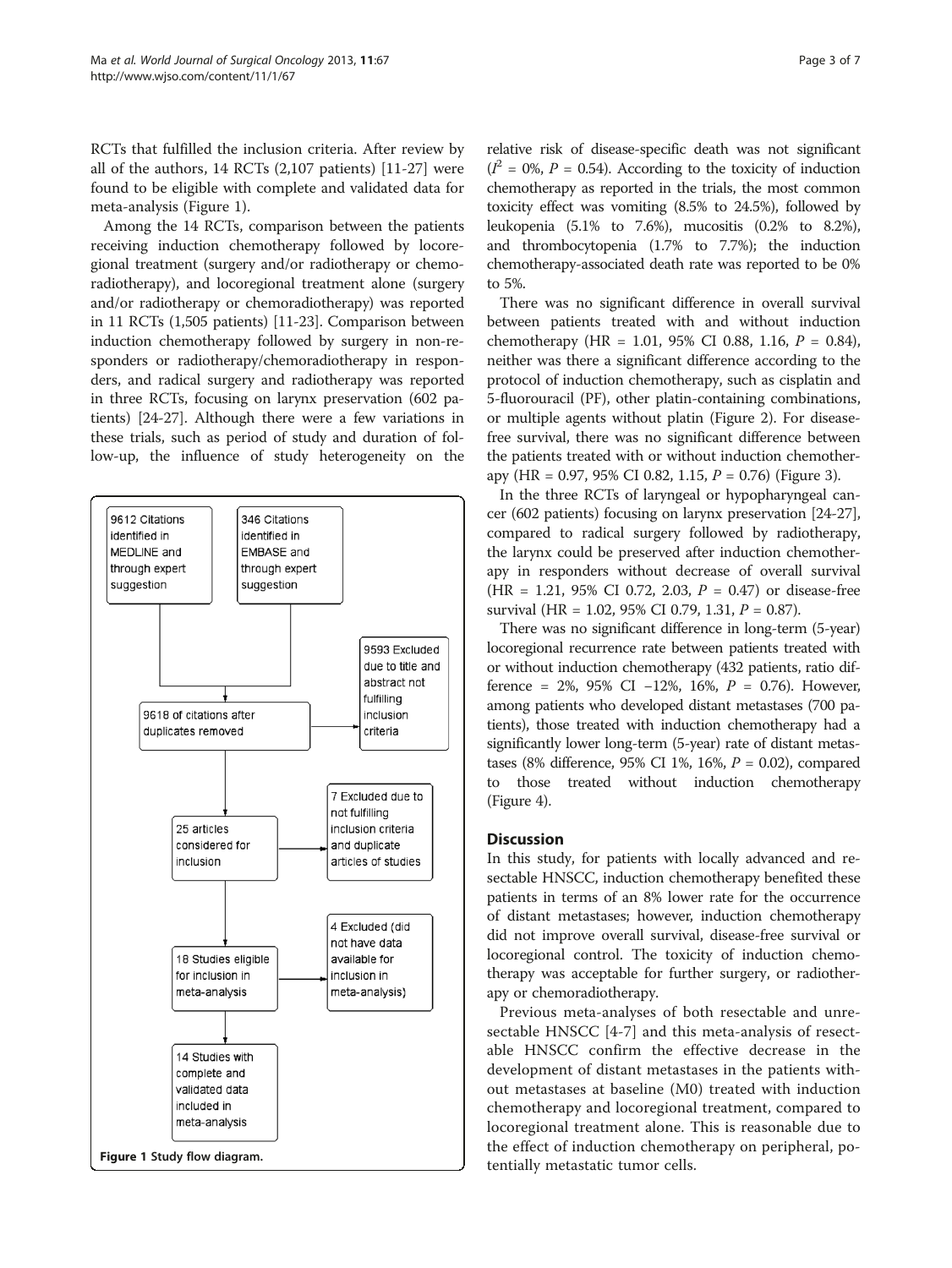<span id="page-3-0"></span>

|                                                                                                                                                                                                                                        |                    |               | <b>Experimental Control</b> |     |            | <b>Hazard Ratio</b>            | <b>Hazard Ratio</b>      |  |
|----------------------------------------------------------------------------------------------------------------------------------------------------------------------------------------------------------------------------------------|--------------------|---------------|-----------------------------|-----|------------|--------------------------------|--------------------------|--|
| <b>Study or Subgroup</b>                                                                                                                                                                                                               | log[Hazard Ratio]  | <b>SE</b>     | <b>Total</b>                |     |            | Total Weight IV, Fixed, 95% CI | IV, Fixed, 95% CI        |  |
| $2.2.1$ PF                                                                                                                                                                                                                             |                    |               |                             |     |            |                                |                          |  |
| Volling 1994                                                                                                                                                                                                                           |                    | 0.1094 0.4859 | 49                          | 47  | 2.1%       | 1.12 [0.43, 2.89]              |                          |  |
| Richard 1998                                                                                                                                                                                                                           |                    | 0.9942 0.3618 | 36                          | 32  | 3.7%       | 2.70 [1.33, 5.49]              |                          |  |
| Lewin 1997                                                                                                                                                                                                                             |                    | 0.195 0.3254  | 37                          | 30  | 4.6%       | 1.22 [0.64, 2.30]              |                          |  |
| Paccagnella 2004                                                                                                                                                                                                                       |                    | 0.0797 0.3015 | 34                          | 32  | 5.3%       | 1.08 [0.60, 1.96]              |                          |  |
| Domenge 2000                                                                                                                                                                                                                           | $-0.4088$ $0.2508$ |               | 71                          | 73  | 7.7%       | $0.66$ [0.41, 1.09]            |                          |  |
| Licitra 2003                                                                                                                                                                                                                           |                    | 0.0615 0.2074 | 98                          | 97  | 11.3%      | 1.06 [0.71, 1.60]              |                          |  |
| Lefebvre 1996                                                                                                                                                                                                                          | $-0.1508$ $0.1867$ |               | 103                         | 99  | 13.9%      | $0.86$ [0.60, 1.24]            |                          |  |
| Veterans Affairs 1998                                                                                                                                                                                                                  |                    | 0.0035 0.1803 | 166                         | 166 | 14.9%      | 1.00 [0.70, 1.43]              |                          |  |
| Subtotal (95% CI)                                                                                                                                                                                                                      |                    |               | 594                         | 576 | 63.6%      | 1.01 [0.85, 1.20]              |                          |  |
| Heterogeneity: Chi <sup>2</sup> = 11.41, df = 7 (P = 0.12); $I^2$ = 39%                                                                                                                                                                |                    |               |                             |     |            |                                |                          |  |
| Test for overall effect: $Z = 0.13$ (P = 0.90)                                                                                                                                                                                         |                    |               |                             |     |            |                                |                          |  |
| 2.2.2 polyCT with platin followed by Locoregional Treatment versus                                                                                                                                                                     |                    |               |                             |     |            |                                |                          |  |
| <b>Kohno 2000</b>                                                                                                                                                                                                                      | 0.8436             | 0.866         | 13                          | 11  |            | 0.6% 2.32 [0.43, 12.69]        |                          |  |
| Maipang 1995                                                                                                                                                                                                                           | $-0.1407$ 0.4853   |               | 30                          | 24  | 2.1%       | $0.87$ [0.34, 2.25]            |                          |  |
| Schuller 1988                                                                                                                                                                                                                          |                    | 0.2098 0.1903 | 82                          | 76  | 13.4%      | 1.23 [0.85, 1.79]              |                          |  |
| Subtotal (95% CI)                                                                                                                                                                                                                      |                    |               | 125                         | 111 |            | 16.1% 1.21 [0.86, 1.70]        |                          |  |
| Heterogeneity: Chi <sup>2</sup> = 1.04, df = 2 (P = 0.59); $P = 0\%$                                                                                                                                                                   |                    |               |                             |     |            |                                |                          |  |
| Test for overall effect: $Z = 1.10$ (P = 0.27)                                                                                                                                                                                         |                    |               |                             |     |            |                                |                          |  |
| 2.2.3 polyCT without platin followed by Locoregional Treatment versus Locoregional Treatment alone for all studies                                                                                                                     |                    |               |                             |     |            |                                |                          |  |
| Richard 1991b                                                                                                                                                                                                                          | $-0.1639$          | 0.311         | 48                          | 47  | 5.0%       | $0.85$ [0.46, 1.56]            |                          |  |
| Richard 1991a                                                                                                                                                                                                                          | $-0.4985$ 0.2941   |               | 64                          | 63  | 5.6%       | $0.61$ [0.34, 1.08]            |                          |  |
| Jortay 1990                                                                                                                                                                                                                            | 0.1271 0.2241      |               | 89                          | 98  | 9.7%       | 1.14 [0.73, 1.76]              |                          |  |
| Subtotal (95% CI)                                                                                                                                                                                                                      |                    |               | 201                         | 208 | 20.3%      | $0.89$ [0.66, 1.20]            |                          |  |
| Heterogeneity: Chi <sup>2</sup> = 2.89, df = 2 (P = 0.24); $I^2$ = 31%                                                                                                                                                                 |                    |               |                             |     |            |                                |                          |  |
| Test for overall effect: $Z = 0.76$ (P = 0.45)                                                                                                                                                                                         |                    |               |                             |     |            |                                |                          |  |
| <b>Total (95% CI)</b>                                                                                                                                                                                                                  |                    |               | 920                         |     | 895 100.0% | 1.01 [0.88, 1.16]              |                          |  |
| Heterogeneity: Chi <sup>2</sup> = 17.11, df = 13 (P = 0.19); $P = 24\%$                                                                                                                                                                |                    |               |                             |     |            |                                |                          |  |
| Test for overall effect: $Z = 0.20$ (P = 0.84)                                                                                                                                                                                         |                    |               |                             |     |            | $0.50.7 \quad 1 \quad 1.52$    |                          |  |
| Test for subgroup differences: Chi <sup>2</sup> = 1.76, df = 2 (P = 0.41), $I^2 = 0\%$                                                                                                                                                 |                    |               |                             |     |            |                                | IC+LRT better LRT better |  |
| Figure 2 Forest plot of hazard ratios for overall survival and 95% CI in fourteen randomized controlled trials in patients with                                                                                                        |                    |               |                             |     |            |                                |                          |  |
| resectable head and neck squamous cell carcinoma treated with induction chemotherapy followed by locoregional treatment, or                                                                                                            |                    |               |                             |     |            |                                |                          |  |
| locoregional treatment alone. Richard 1991a <sup>23</sup> is for cancer of the floor of the mouth, Richard 1991b <sup>23</sup> is for cancer of the posterior oral cavity                                                              |                    |               |                             |     |            |                                |                          |  |
| and oropharynx. Volling 1994 <sup>13</sup> , Richard 1998 <sup>27</sup> , Lewin 1997 <sup>14</sup> , Paccagnella 2004 <sup>11</sup> , Domenge 2000 <sup>15</sup> , Licitra 2003 <sup>16</sup> , Lefebvre 1996 <sup>24</sup> , Veterans |                    |               |                             |     |            |                                |                          |  |

Affairs 1998<sup>27</sup>, Kohno 2000<sup>21</sup>, Maipang 1995<sup>19</sup>, Schuller 1988<sup>20</sup>, Jortay 1990<sup>22</sup>.

In this study, with respect to overall survival, we found no significant benefit of induction chemotherapy in the patients with resectable HNSCC, even using the PF protocol, which has been reported to be beneficial to overall survival in other meta-analyses [[4,6,7\]](#page-5-0). According to the site of primary lesions, most of patients receiving PF induction chemotherapy in the present study were oral cancer patients; while the previous studies of induction chemotherapy in HNSCC patients included not only oral cancer, but also patients with oropharyngeal and hypopharyngeal cancer. As we know, for oral cancer patients with resectable lesions, radical surgery is

|                                                                      |                           |                | <b>Experimental Control</b> |     |       | <b>Hazard Ratio</b>            | <b>Hazard Ratio</b>                    |
|----------------------------------------------------------------------|---------------------------|----------------|-----------------------------|-----|-------|--------------------------------|----------------------------------------|
| <b>Study or Subgroup</b>                                             | <b>log</b> [Hazard Ratio] | <b>SE</b>      | Total                       |     |       | Total Weight IV, Fixed, 95% CI | IV, Fixed, 95% CI                      |
| Jacobs 1987                                                          | $0.0023$ $0.1819$         |                | 140                         | 152 | 22.4% | 1.00 [0.70, 1.43]              |                                        |
| Lefebvre 1996                                                        | $-0.1508$ $0.1784$        |                | 103                         | 99  | 23.3% | 0.86 10.61, 1.221              |                                        |
| Paccagnella 2004                                                     | 0.1964 0.3173             |                | 34                          | 32  | 7.4%  | 1.22 10.65, 2.271              |                                        |
| Richard 1991a                                                        | $-0.2718$ 0.2524          |                | 64                          | 63  | 11.6% | $0.76$ [0.46, 1.25]            |                                        |
| Richard 1991b                                                        | $-0.0596$ $0.2666$        |                | 48                          | 47  | 10.4% | $0.94$ [0.56, 1.59]            |                                        |
| Richard 1998                                                         | 0.4238 0.3931             |                | 36                          | 32  | 4.8%  | 1.53 [0.71, 3.30]              |                                        |
| Veterans Affairs 1998                                                |                           | $0.142$ 0.2093 | 166                         | 166 | 16.9% | 1.15 [0.76, 1.74]              |                                        |
| Volling 1994                                                         | $-0.4094$                 | 0.493          | 49                          | 47  | 3.1%  | $0.66$ [0.25, 1.75]            |                                        |
| <b>Total (95% CI)</b>                                                |                           |                | 640                         |     |       | 638 100.0% 0.97 [0.82, 1.15]   |                                        |
| Heterogeneity: Chi <sup>2</sup> = 4.53, df = 7 (P = 0.72); $P = 0\%$ |                           |                |                             |     |       |                                |                                        |
| Test for overall effect: $Z = 0.30$ (P = 0.76)                       |                           |                |                             |     |       |                                | 0.5<br>0.2<br>IC+LRT better LRT better |

carcinoma treated with induction chemotherapy followed by locoregional treatment, or locoregional treatment alone. Richard 1991a<sup>23</sup> is for cancer of the floor of the mouth, Richard 1991b<sup>23</sup> is for cancer of the posterior oral cavity and oropharynx. Jacobs 1987<sup>17</sup>, Lefebvre 1996<sup>24</sup>, Paccagnella 2004<sup>11</sup>, Richard 1998<sup>25</sup>, Veterans Affairs 1998<sup>27</sup>, Volling 1994<sup>13</sup>.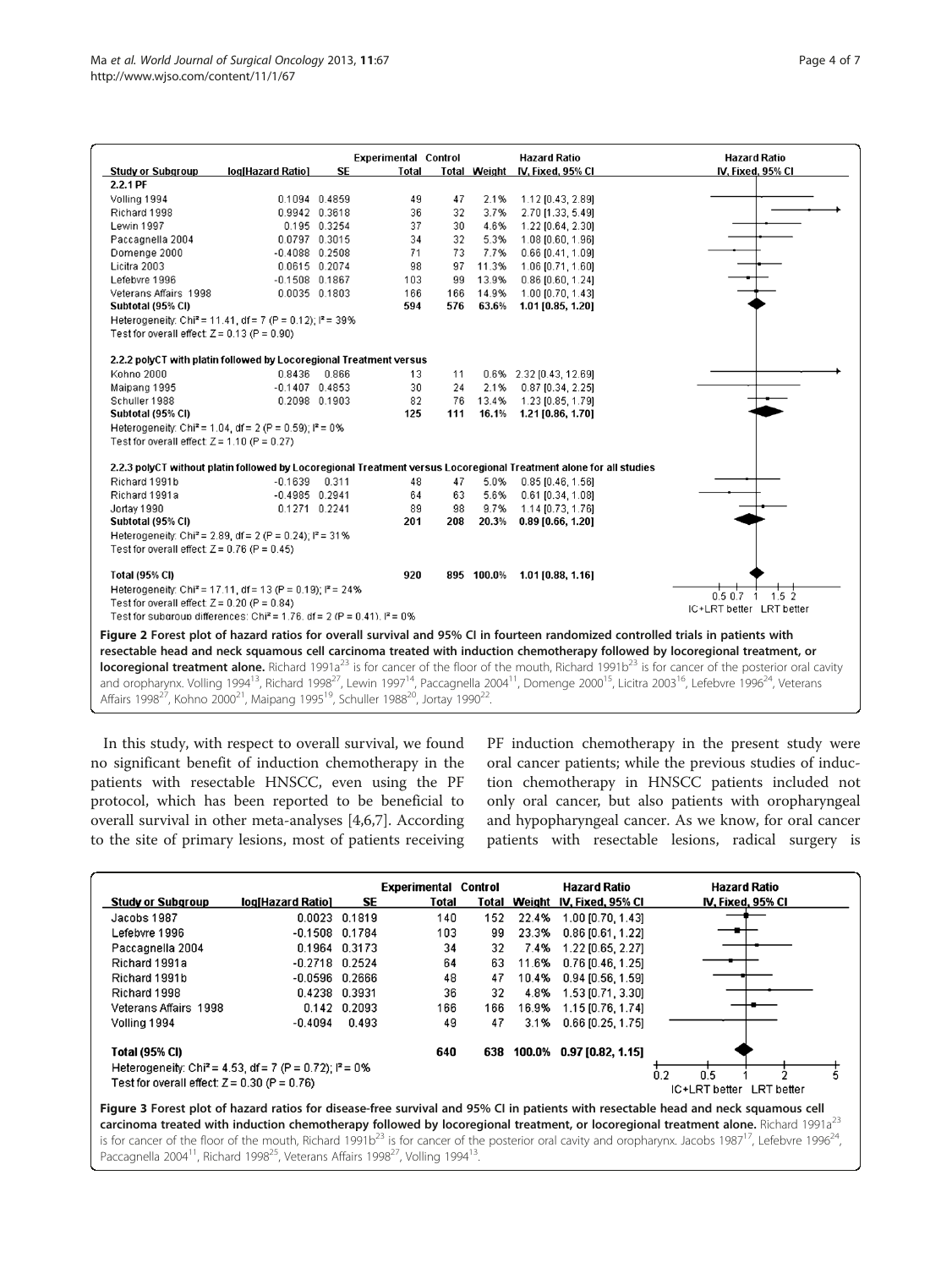<span id="page-4-0"></span>

|                                                                                                                                                                                                                                                                                                                                                                                                                                                                                                                                  |                           |        |                  | 5-year distant metastasis | 5-year distant metastasis |  |  |  |
|----------------------------------------------------------------------------------------------------------------------------------------------------------------------------------------------------------------------------------------------------------------------------------------------------------------------------------------------------------------------------------------------------------------------------------------------------------------------------------------------------------------------------------|---------------------------|--------|------------------|---------------------------|---------------------------|--|--|--|
| <b>Study or Subgroup</b>                                                                                                                                                                                                                                                                                                                                                                                                                                                                                                         | 5-year distant metastasis |        | <b>SE</b> Weight | IV, Fixed, 95% CI         | IV. Fixed, 95% CI         |  |  |  |
| Hasegawa 1996                                                                                                                                                                                                                                                                                                                                                                                                                                                                                                                    | $-0.17$                   | 0.0768 | 23.3%            | $-0.17$ $[-0.32, -0.02]$  |                           |  |  |  |
| Licitra 2003                                                                                                                                                                                                                                                                                                                                                                                                                                                                                                                     | $-0.0308$                 | 0.0775 | 22.9%            | $-0.03$ $[-0.18, 0.12]$   |                           |  |  |  |
| Paccagnella 2004                                                                                                                                                                                                                                                                                                                                                                                                                                                                                                                 | $-0.2681$                 | 0.2225 | 2.8%             | $-0.27$ $[-0.70, 0.17]$   |                           |  |  |  |
| Richard 1991a                                                                                                                                                                                                                                                                                                                                                                                                                                                                                                                    | $-0.0445$ 0.0632          |        | 34.4%            | $-0.04$ $[-0.17, 0.08]$   |                           |  |  |  |
| Richard 1991b                                                                                                                                                                                                                                                                                                                                                                                                                                                                                                                    | $-0.0825$                 | 0.0911 | 16.6%            | $-0.08$ $[-0.26, 0.10]$   |                           |  |  |  |
| $-0.08$ [ $-0.16, -0.01$ ]<br>100.0%<br><b>Total (95% CI)</b><br>Heterogeneity: Chi <sup>2</sup> = 2.80, df = 4 (P = 0.59); $P = 0\%$<br>$-0.2 - 0.1$<br>0.1, 0.2<br>n<br>Test for overall effect: $Z = 2.24$ (P = 0.02)<br>IC+LRT better LRT better                                                                                                                                                                                                                                                                             |                           |        |                  |                           |                           |  |  |  |
| Figure 4 Forest plot of hazard ratios of distant metastasis-free survival and 95% CI in patients with resectable head and neck<br>squamous cell carcinoma treated with induction chemotherapy followed by locoregional treatment, or locoregional treatment alone.<br>Richard 1991a <sup>23</sup> is for cancer of the floor of the mouth, Richard 1991b <sup>23</sup> is for cancer of the posterior oral cavity and oropharynx. Hasegawa<br>1996 <sup>18</sup> , Licitra 2003 <sup>16</sup> , Paccagnella 2004 <sup>11</sup> . |                           |        |                  |                           |                           |  |  |  |

considered as the standard of care, followed by postoperative radiotherapy or chemoradiotherapy, depending on the presence of intermediate/high risk features in the surgical specimen; and for patients with resectable locally advanced oropharyngeal and hypopharyngeal cancer, surgery, or radiotherapy or chemoradiotherapy, followed by radiotherapy or chemoradiotherapy is considered the standard of care. The efficiency of adding PF agents to standard care may differ between patients with oral cancer, and those with oropharyngeal or hypopharyngeal cancer. So, the effect of PF induction chemotherapy may differ in the patients with different primary tumor sites, and therefore, the primary tumor site might be considered before adding PF induction chemotherapy. It appears that induction chemotherapy could be more effective in oropharyngeal and hypopharyngeal cancer than in oral cancer. This could be due to various factors, such as high-risk human papilloma virus (HPV) infection, producing virus oncoproteins of E6 and E7, which are necessary for viral replication through their proliferation-stimulating activity, and play a key role in malignant transformation and maintenance; they are also sensitive to cytotoxic chemotherapy and DNA damage-induced apoptosis. Also, as we know, the incidence of HPV in patients with oropharyngeal cancer is higher than in patients with oral cancer. Based on the results of the present study, some factors might be considered to improve the prognosis in future clinical trials, such as insistence on radical surgery, even in patients with clinical response, in order to reduce locoregional failure and to improve survival, or optimization of the induction chemotherapy protocol by adding new or targeted drugs.

Recently, in two randomized phase III trials [\[3](#page-5-0)[,28,29](#page-6-0)], a new induction chemotherapy protocol of a combination of docetaxel, cisplatin and 5-fluorouracil (TPF) followed by radiotherapy or chemoradiotherapy has been shown to improve survival compared to PF, and it is suggested as the preferred chemotherapy regimen when induction treatment is used for management of HNSCC

patients. However, there is still little evidence from large clinical trials that the use of induction TPF prior to locoregional treatment improves survival when compared to locoregional treatment alone. Furthermore, it is unknown whether induction TPF improves outcomes when given prior to surgery in patients with locally advanced and resectable HNSCC. Several clinical trials of epidermal growth factor receptor inhibitors suggest the targeted drugs could improve locoregional control and survival in HNSCC patients with primary, recurrent or distant metastatic lesions; cetuximab, for example, is now firmly established as an active component of treatment for advanced HNSCC, alone and in combination with other modalities, including radiotherapy, platinumbased chemotherapy and induction therapy. Cetuximab has been approved by the Food and Drug Administration (FDA) USA, for HNSCC treatment in combination with radiotherapy for locally advanced, potentially curable disease, and as a single agent for incurable recurrent or metastatic disease [\[30-33\]](#page-6-0). Additional clinical trials are warranted to determine the benefit of adding an epidermal growth factor receptor (EGFR)-targeted agent in the setting of locally advanced and resectable HNSCC.

As we know, the different response to induction chemotherapy could lead to different survival, with good response always leading to good survival, bad response leading to poor survival [[16](#page-6-0)]. Some predictive biomarkers reflecting the response to induction chemotherapy could be helpful for the next treatment choice, or in deciding whether induction chemotherapy should be performed, especially for resectable lesions. If the individual biomarkers predict bad response to induction chemotherapy, it should not be performed in those patients; otherwise, induction chemotherapy could benefit both patient response and survival. The biomarkers include DNA sequence mutations, epigenetic changes, and levels of messenger RNA or protein expression. For example, in a prospective study  $[34]$ ,  $p53$  gene mutations are strongly associated with a poor risk of both objective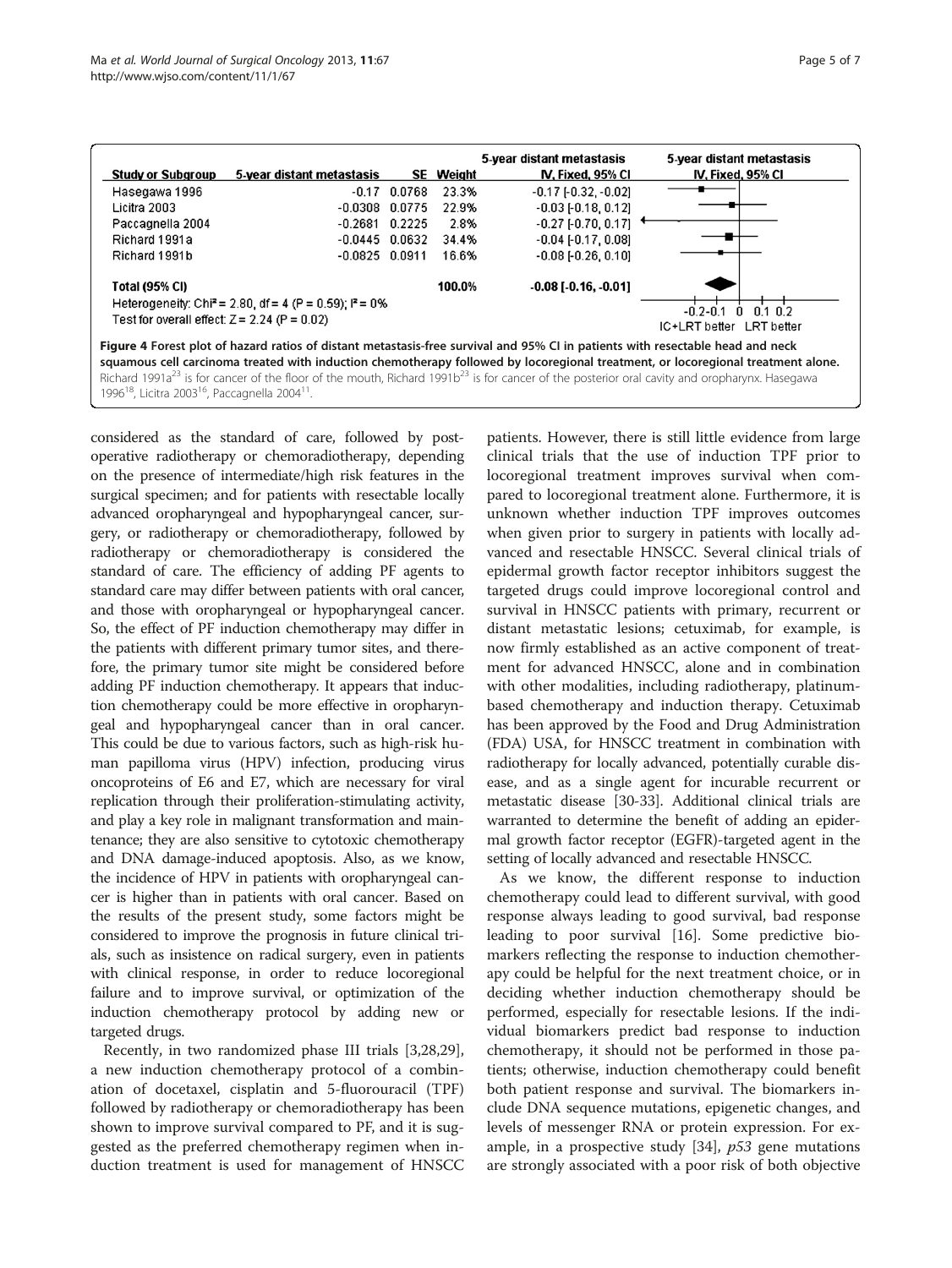<span id="page-5-0"></span>and major response to PF-based induction chemotherapy, suggesting that patients with HNSCC should first be screened for p53 mutations, before choosing the most appropriate treatment protocol based on the mutations.

For organ preservation, it has been well-recognized that in patients who respond to it, induction chemotherapy, followed by radiotherapy or chemoradiotherapy, instead of radical surgery, could benefit patients with laryngeal cancer by preserving the larynx, without a negative impact on overall survival and disease-free survival. For other organs, although the response rate to induction chemotherapy is relative high (50% to 80%) in the resectable lesions, which provides a better chance to eradicate the locoregional lesions by radical surgery, there is no conclusive evidence that induction chemotherapy confers the benefit of organ preservation. A report by Licitra et al. [[16](#page-6-0)] revealed that induction chemotherapy can reduce the number of patients requiring mandibulectomy and/or radiation therapy. However, there are no further reports on the differences in survival or locoregional recurrence between patients who do or do not undergo mandibulectomy and/or radiotherapy. In our opinion, in order to remove the tumor completely, emphasis should placed on surgical resection being performed according to the original tumor borders, which are marked with tattoo or ink before treatment initiation, regardless of the response to induction chemotherapy. In this study, there was no evidence of significant differences in relation to benefit for locoregional control between patients receiving or not receiving induction chemotherapy. Further trials are needed to resolve whether induction chemotherapy can lead to organ perseveration of non-laryngeal sites.

## Conclusions

In conclusion, there is a significant benefit of induction chemotherapy in reducing distant metastases in patients with locally advanced and resectable HNSCC; however, there is no strong evidence of benefit in survival or locoregional control. In contrast, induction chemotherapy can be quite effective for preservation of the larynx. Further research on non-laryngeal organ preservation are encouraged using optimized induction chemotherapy protocols, and also evaluating molecular biomarkers that could help to identify those patients most likely, or unlikely to benefit from the addition of induction chemotherapy to their treatment regimen.

#### Abbreviations

EGFR: epidermal growth factor receptor; FDA: Food and Drug Administration; HNSCC: head and neck squamous cell carcinoma; HPV: human papilloma virus; RCT: randomized controlled trial; HR: hazard ratio; PF: cisplatin and 5 fluorouracil; TNM: tumor node, metastasis; TPF: docetaxel cisplatin and 5 fluorouracil.

#### Competing interests

The authors declare that they have no competing interests.

#### Authors' contributions

LZ and ZZ participated in the study design and coordination. CZ participated in the study coordination. JM, YL and XY participated in the literature search, data extraction and statistical analysis. All authors edited the manuscript and approved the final manuscript.

#### Authors' information

Co-corresponding author: Zhi-yuan Zhang.

#### Acknowledgements

This work was supported by research grants 81272979 and 30973344 from the National Natural Science Foundation of China.

Received: 24 October 2012 Accepted: 23 February 2013 Published: 14 March 2013

#### References

- 1. Parkin DM, Bray F, Ferlay J, Pisani P: Global cancer statistics, 2002. CA Cancer J Clin 2005, 55:74–108.
- 2. Forastiere AA: Head and neck cancer: overview of recent developments and future directions. Semin Oncol 2000, 27:1–4.
- 3. Posner MR, Hershock DM, Blajman CR, Mickiewicz E, Winquist E, Gorbounova V, Tjulandin S, Shin DM, Cullen K, Ervin TJ, Murphy BA, Raez LE, Cohen RB, Spaulding M, Tishler RB, Roth B, Viroglio Rdel C, Venkatesan V, Romanov I, Agarwala S, Harter KW, Dugan M, Cmelak A, Markoe AM, Read PW, Steinbrenner L, Colevas AD, Norris CM Jr, Haddad RI, TAX 324 Study Group: Cisplatin and fluorouracil alone or with docetaxel in head and neck cancer. N Engl J Med 2007, 357:1705–1715.
- 4. Pignon JP, Bourhis J, Domenge C, Designe L: Chemotherapy added to locoregional treatment for head and neck squamous-cell carcinoma: three meta-analyses of updated individual data. Lancet 2000, 355:949–955.
- 5. Monnerat C, Faivre S, Temam S, Bourhis J, Raymond E: End points for new agents in induction chemotherapy for locally advanced head and neck cancers. Ann Oncol 2002, 13:995–1006.
- Pignon JP, le Maître A, Maillard E, Bourhis J, MACH-NC Collaborative Group: Meta-analysis of chemotherapy in head and neck cancer (MACH-NC): An update on 93 randomised trials and 17,346 patients. Radiother Oncol 2009, 92:4–14.
- 7. Furness S, Glenny AM, Worthington HV, Pavitt S, Oliver R, Clarkson JE, Macluskey M, Chan KK, Conway DI: Interventions for the treatment of oral cavity and oropharyngeal cancer: chemotherapy. Cochrane Database Syst Rev 2011, 4:CD006386.
- 8. Parmar MK, Torri V, Stewart L: Extracting summary statistics to perform meta-analyses of the published literature for survival endpoints. Stat Med 1998, 17:2815–2834.
- 9. DerSimonian R, Laird N: Meta-analysis in clinical trials. Control Clin Trials 1986, 7:177–188.
- 10. Mitsudomi T, Hamajima N, Ogawa M, Takahashi T: Prognostic significance of p53 alterations in patients with non-small cell lung cancer: a metaanalysis. Clin Cancer Res 2000, 6:4055–4063.
- 11. Paccagnella A, Orlando A, Marchiori C, Zorat PL, Cavaniglia G, Sileni VC, Jirillo A, Tomio L, Fila G, Fede A, Endrizzi L, Bari M, Sampognaro E, Balli M, Gava A, Pappagallo GL, Fiorention MV: Phase III trial of initial chemotherapy in stage III or IV head and neck cancers: a study by the Gruppo di Studio sui Tumori della Testa e del Collo. J Natl Cancer Inst 1994, 86:265–272.
- 12. Zorat PL, Paccagnella A, Cavaniglia G, Loreggian L, Gava A, Mione CA, Boldrin F, Marchiori C, Lunghi F, Fede A, Bordin A, Da Mosto MC, Sileni VC, Orlando A, Jirillo A, Tomio L, Pappagallo GL, Ghi MG: Randomized phase III trial of neoadjuvant chemotherapy in head and neck cancer: 10-year follow-up. J Natl Cancer Inst 2004, 96:1714–1717.
- 13. Volling P, Schroder M, Muller R, Ebeling O, Quirin R, Stennert E: Induction chemotherapy in primary resectable head and neck tumors - a prospective randomized trial. Int J Oncol 1994, 4:909–914.
- 14. Lewin F, Damber L, Jonsson H, Andersson T, Berthelsen A, Biorklund A, Blomqvist E, Evensen JF, Hansen HS, Hansen O, Jetlund O, Mercke C, Modig H, Overgaard M, Rosengren B, Tausjo J, Ringborg U: Neoadjuvant chemotherapy with cisplatin and 5-fluorouracil in advanced squamous cell carcinoma of the head and neck: a randomized phase III study. Radiother Oncol 1997, 43:23–28.